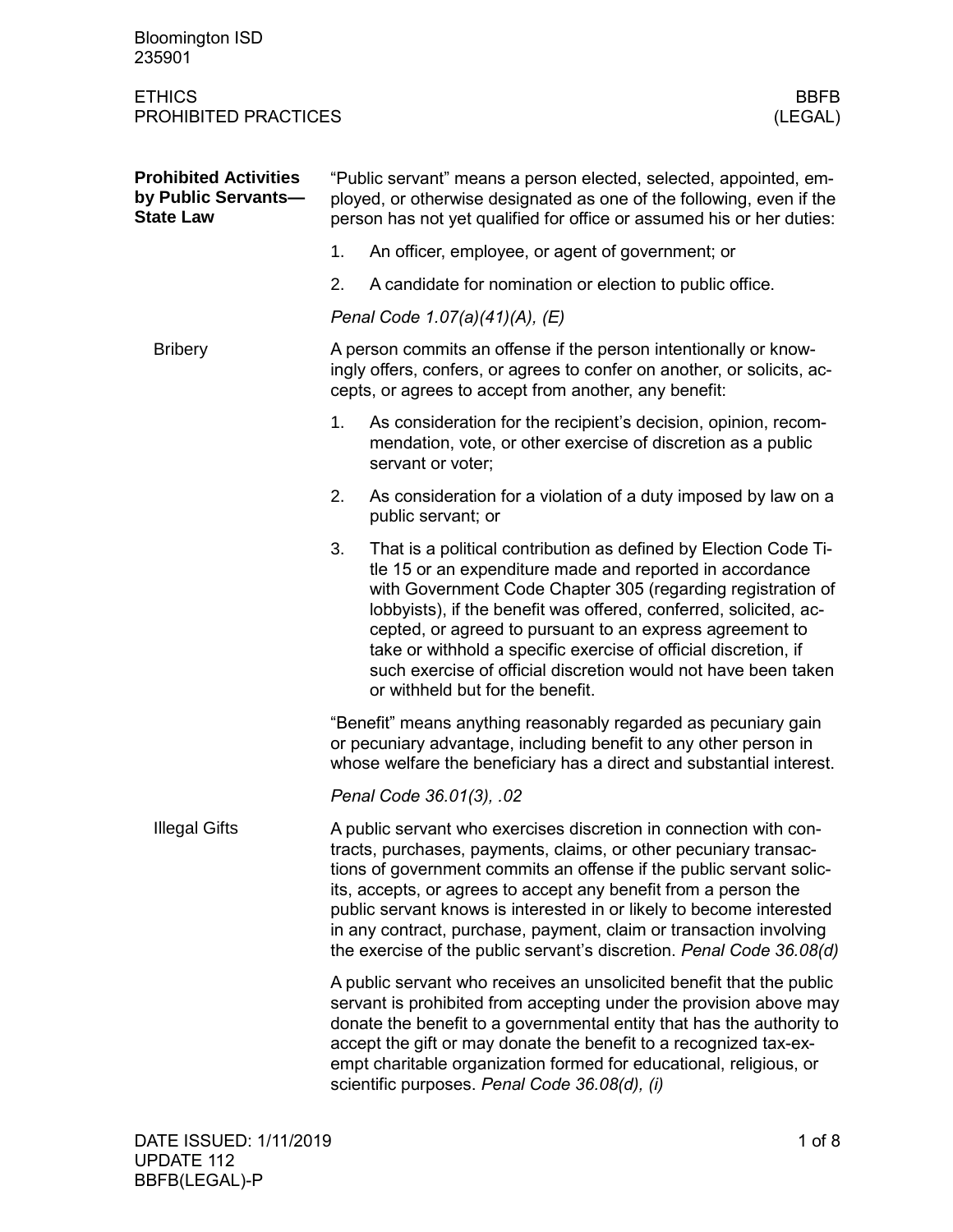## ETHICS BBFB PROHIBITED PRACTICES **Example 20 and 20 and 20 and 20 and 20 and 20 and 20 and 20 and 20 and 20 and 20 and 20 and 20 and 20 and 20 and 20 and 20 and 20 and 20 and 20 and 20 and 20 and 20 and 20 and 20 and 20 and 20 and 20**

| Exceptions                       | Illegal Gifts does not apply to: |                                                                                                                                                                                                                                                                                                                                                                                                                                                                                                                                                                                                                                                  |                                                                                                                                                                                                                                  |  |
|----------------------------------|----------------------------------|--------------------------------------------------------------------------------------------------------------------------------------------------------------------------------------------------------------------------------------------------------------------------------------------------------------------------------------------------------------------------------------------------------------------------------------------------------------------------------------------------------------------------------------------------------------------------------------------------------------------------------------------------|----------------------------------------------------------------------------------------------------------------------------------------------------------------------------------------------------------------------------------|--|
|                                  | 1.                               | A fee prescribed by law to be received by a public servant or<br>any other benefit to which the public servant is lawfully enti-<br>tled or for which the public servant gives legitimate considera-<br>tion in a capacity other than as a public servant;                                                                                                                                                                                                                                                                                                                                                                                       |                                                                                                                                                                                                                                  |  |
|                                  | 2.                               |                                                                                                                                                                                                                                                                                                                                                                                                                                                                                                                                                                                                                                                  | A gift or other benefit conferred on account of kinship or a per-<br>sonal, professional, or business relationship independent of<br>the official status of the recipient;                                                       |  |
|                                  | 3.                               |                                                                                                                                                                                                                                                                                                                                                                                                                                                                                                                                                                                                                                                  | A benefit to a public servant required to file a statement under<br>Government Code Chapter 572, or a report under Election<br>Code Title 15, that is derived from a function in honor or ap-<br>preciation of the recipient if: |  |
|                                  |                                  | a.                                                                                                                                                                                                                                                                                                                                                                                                                                                                                                                                                                                                                                               | The benefit and the source of any benefit in excess of<br>\$50 is reported in the statement; and                                                                                                                                 |  |
|                                  |                                  | b.                                                                                                                                                                                                                                                                                                                                                                                                                                                                                                                                                                                                                                               | The benefit is used solely to defray the expenses that<br>accrue in the performance of duties or activities in con-<br>nection with the office which are nonreimbursable by the<br>state or political subdivision;               |  |
|                                  | 4.                               |                                                                                                                                                                                                                                                                                                                                                                                                                                                                                                                                                                                                                                                  | A political contribution as defined by Election Code Title 15;                                                                                                                                                                   |  |
|                                  | 5.                               | An item with a value of less than \$50, excluding cash or a ne-<br>gotiable instrument as described by Business and Commerce<br>Code 3.104;                                                                                                                                                                                                                                                                                                                                                                                                                                                                                                      |                                                                                                                                                                                                                                  |  |
|                                  | 6.                               |                                                                                                                                                                                                                                                                                                                                                                                                                                                                                                                                                                                                                                                  | An item issued by a governmental entity that allows the use of<br>property or facilities owned, leased, or operated by the gov-<br>ernmental entity; or                                                                          |  |
|                                  | 7.                               | Food, lodging, transportation, or entertainment accepted as a<br>guest and, if the donee is required by law to report those<br>items, reported by the donee in accordance with that law.                                                                                                                                                                                                                                                                                                                                                                                                                                                         |                                                                                                                                                                                                                                  |  |
|                                  |                                  | Penal Code 36.10                                                                                                                                                                                                                                                                                                                                                                                                                                                                                                                                                                                                                                 |                                                                                                                                                                                                                                  |  |
| Honoraria and<br><b>Expenses</b> |                                  | A public servant commits an offense if the public servant solicits,<br>accepts, or agrees to accept an honorarium in consideration for<br>services that the public servant would not have been requested to<br>provide but for the person's official position or duties. This provision<br>does not prohibit a public servant from accepting transportation<br>and lodging expenses or meals in connection with a conference or<br>similar event in which the public servant renders services, such as<br>addressing an audience or engaging in a seminar, to the extent<br>those services are more than merely perfunctory. Penal Code<br>36.07 |                                                                                                                                                                                                                                  |  |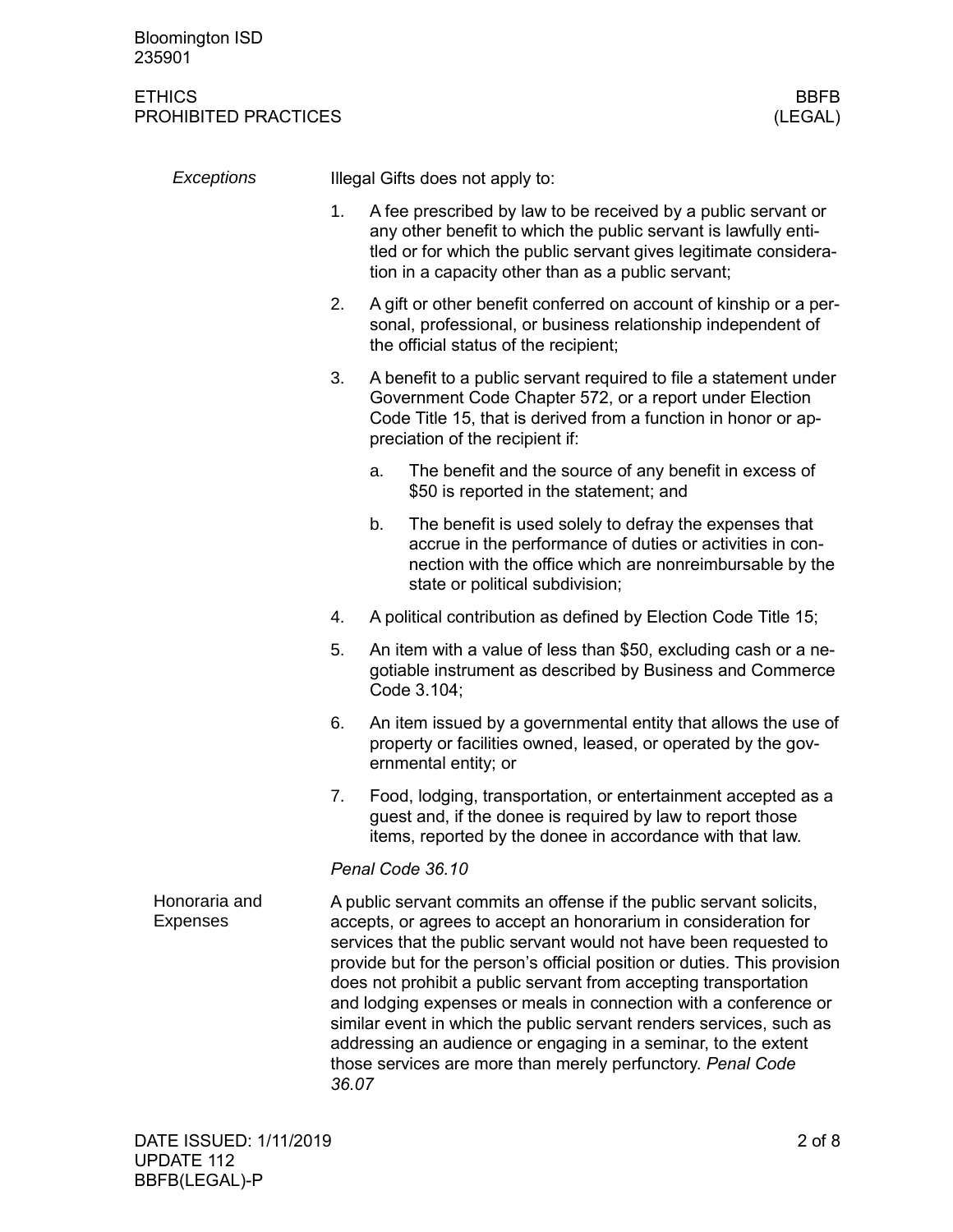| <b>Bloomington ISD</b><br>235901                |                                                                                                                                                                                                                                                                                                                                                                                                                                                            |                                                                                                                                                                                            |  |  |
|-------------------------------------------------|------------------------------------------------------------------------------------------------------------------------------------------------------------------------------------------------------------------------------------------------------------------------------------------------------------------------------------------------------------------------------------------------------------------------------------------------------------|--------------------------------------------------------------------------------------------------------------------------------------------------------------------------------------------|--|--|
| <b>ETHICS</b><br><b>PROHIBITED PRACTICES</b>    |                                                                                                                                                                                                                                                                                                                                                                                                                                                            | <b>BBFB</b><br>(LEGAL)                                                                                                                                                                     |  |  |
| Abuse of Official<br>Capacity                   | A public servant commits an offense if, with intent to obtain a bene-<br>fit or with intent to harm or defraud another, intentionally or know-<br>ingly violates a law relating to the office or employment, or misuses<br>government property, services, personnel, or any other thing of<br>value, belonging to the government that has come into the public<br>servant's custody by virtue of the person's office or employment.<br>Penal Code 39.02(a) |                                                                                                                                                                                            |  |  |
|                                                 | "Law relating to a public servant's office or employment" means a<br>law that specifically applies to a person acting in the capacity of a<br>public servant and that directly or indirectly imposes a duty on the<br>public servant or governs the conduct of the public servant. Penal<br>Code 39.01(1)                                                                                                                                                  |                                                                                                                                                                                            |  |  |
|                                                 | "Misuse" means to deal with property contrary to:                                                                                                                                                                                                                                                                                                                                                                                                          |                                                                                                                                                                                            |  |  |
|                                                 | 1.                                                                                                                                                                                                                                                                                                                                                                                                                                                         | An agreement under which the public servant holds the prop-<br>erty;                                                                                                                       |  |  |
|                                                 | 2.                                                                                                                                                                                                                                                                                                                                                                                                                                                         | A contract of employment or oath of office of a public servant;                                                                                                                            |  |  |
|                                                 | 3.                                                                                                                                                                                                                                                                                                                                                                                                                                                         | A law, including provisions of the General Appropriations Act<br>specifically relating to government property, that prescribes<br>the manner of custody or disposition of the property; or |  |  |
|                                                 | 4.                                                                                                                                                                                                                                                                                                                                                                                                                                                         | A limited purpose for which the property is delivered or re-<br>ceived.                                                                                                                    |  |  |
|                                                 |                                                                                                                                                                                                                                                                                                                                                                                                                                                            | Penal Code 39.01(2)                                                                                                                                                                        |  |  |
| <b>Official Oppression</b>                      | A public servant acting under color of the public servant's office or<br>employment commits an offense if the public servant intentionally<br>subjects another to sexual harassment.                                                                                                                                                                                                                                                                       |                                                                                                                                                                                            |  |  |
|                                                 | A public servant acts under color of the public servant's office or<br>employment if the person acts or purports to act in an official ca-<br>pacity or takes advantage of such actual or purported capacity.                                                                                                                                                                                                                                              |                                                                                                                                                                                            |  |  |
|                                                 | "Sexual harassment" means unwelcome sexual advances, re-<br>quests for sexual favors, or other verbal or physical conduct of a<br>sexual nature, submission to which is made a term or condition of<br>a person's exercise or enjoyment of any right, privilege, power, or<br>immunity, either explicitly or implicitly.                                                                                                                                   |                                                                                                                                                                                            |  |  |
|                                                 |                                                                                                                                                                                                                                                                                                                                                                                                                                                            | Penal Code 39.03(a)(3), (b), (c)                                                                                                                                                           |  |  |
| <b>Misuse of Official</b><br><b>Information</b> | A public servant commits an offense if, in reliance on information to<br>which the public servant has access by virtue of the person's office<br>or employment and that has not been made public, the person:                                                                                                                                                                                                                                              |                                                                                                                                                                                            |  |  |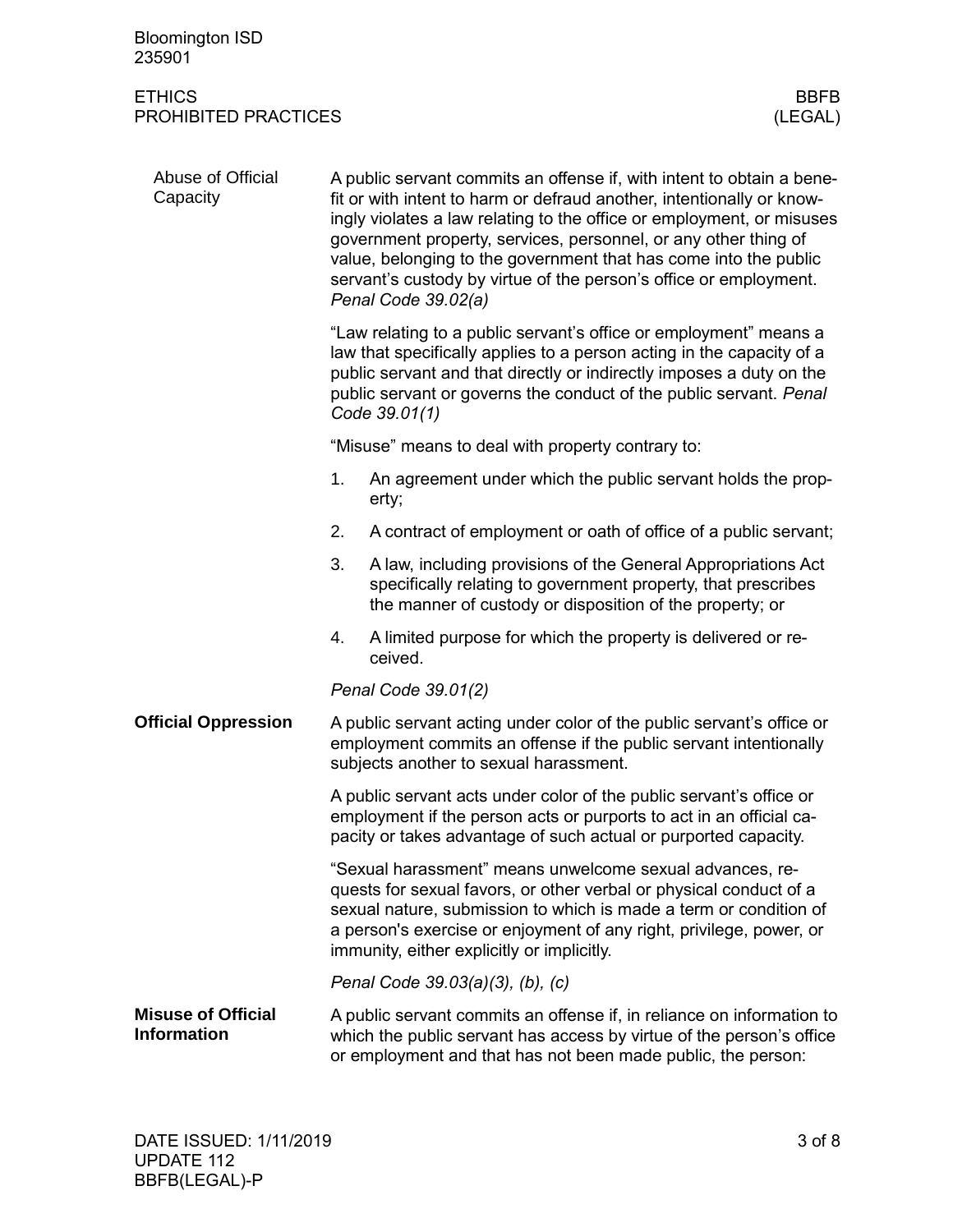## ETHICS BBFB PROHIBITED PRACTICES **Example 20 and 20 and 20 and 20 and 20 and 20 and 20 and 20 and 20 and 20 and 20 and 20 and 20 and 20 and 20 and 20 and 20 and 20 and 20 and 20 and 20 and 20 and 20 and 20 and 20 and 20 and 20 and 20**

|                 | 1.                                                                                                                                                                                                                                                                                               | Acquires or aids another to acquire a pecuniary interest in any<br>property, transaction, or enterprise that may be affected by<br>the information;                                                                                     |  |
|-----------------|--------------------------------------------------------------------------------------------------------------------------------------------------------------------------------------------------------------------------------------------------------------------------------------------------|-----------------------------------------------------------------------------------------------------------------------------------------------------------------------------------------------------------------------------------------|--|
|                 | 2.                                                                                                                                                                                                                                                                                               | Speculates or aids another to speculate on the basis of the in-<br>formation; or                                                                                                                                                        |  |
|                 | 3.                                                                                                                                                                                                                                                                                               | As a public servant, including as a school administrator, co-<br>erces another into suppressing or failing to report that infor-<br>mation to a law enforcement agency.                                                                 |  |
|                 |                                                                                                                                                                                                                                                                                                  | A public servant commits an offense if with intent to obtain a benefit<br>or with intent to harm or defraud another, the public servant dis-<br>closes or uses information for a nongovernmental purpose that:                          |  |
|                 | 1.                                                                                                                                                                                                                                                                                               | The person has access to by means of the person's office or<br>employment; and                                                                                                                                                          |  |
|                 | 2.                                                                                                                                                                                                                                                                                               | Has not been made public.                                                                                                                                                                                                               |  |
|                 |                                                                                                                                                                                                                                                                                                  | "Information that has not been made public" means any information<br>to which the public does not generally have access, and that is pro-<br>hibited from disclosure under Government Code Chapter 552 (the<br>Public Information Act). |  |
|                 |                                                                                                                                                                                                                                                                                                  | Penal Code 39.06(a), (b), (d)                                                                                                                                                                                                           |  |
| <b>Nepotism</b> | Except as provided by law, a public official may not appoint, con-<br>firm the appointment of, or vote for the appointment or confirmation<br>of the appointment of an individual to a position that is to be di-<br>rectly or indirectly compensated from public funds or fees of office<br>if: |                                                                                                                                                                                                                                         |  |
|                 | 1.                                                                                                                                                                                                                                                                                               | The individual is related to the public official within the third<br>degree by consanguinity (blood) or within the second degree<br>by affinity (marriage); or                                                                          |  |
|                 | 2.                                                                                                                                                                                                                                                                                               | The public official holds the appointment or confirmation au-<br>thority as a member of a local board and the individual is re-<br>lated to another member of the board within a prohibited de-<br>gree.                                |  |
|                 | Gov't Code 573.002, .041 [See DBE]                                                                                                                                                                                                                                                               |                                                                                                                                                                                                                                         |  |
|                 | "Public official" means:                                                                                                                                                                                                                                                                         |                                                                                                                                                                                                                                         |  |
|                 | 1.                                                                                                                                                                                                                                                                                               | An officer of this state or of a district, county, municipality, pre-<br>cinct, school district, or other political subdivision of this state;<br>or                                                                                    |  |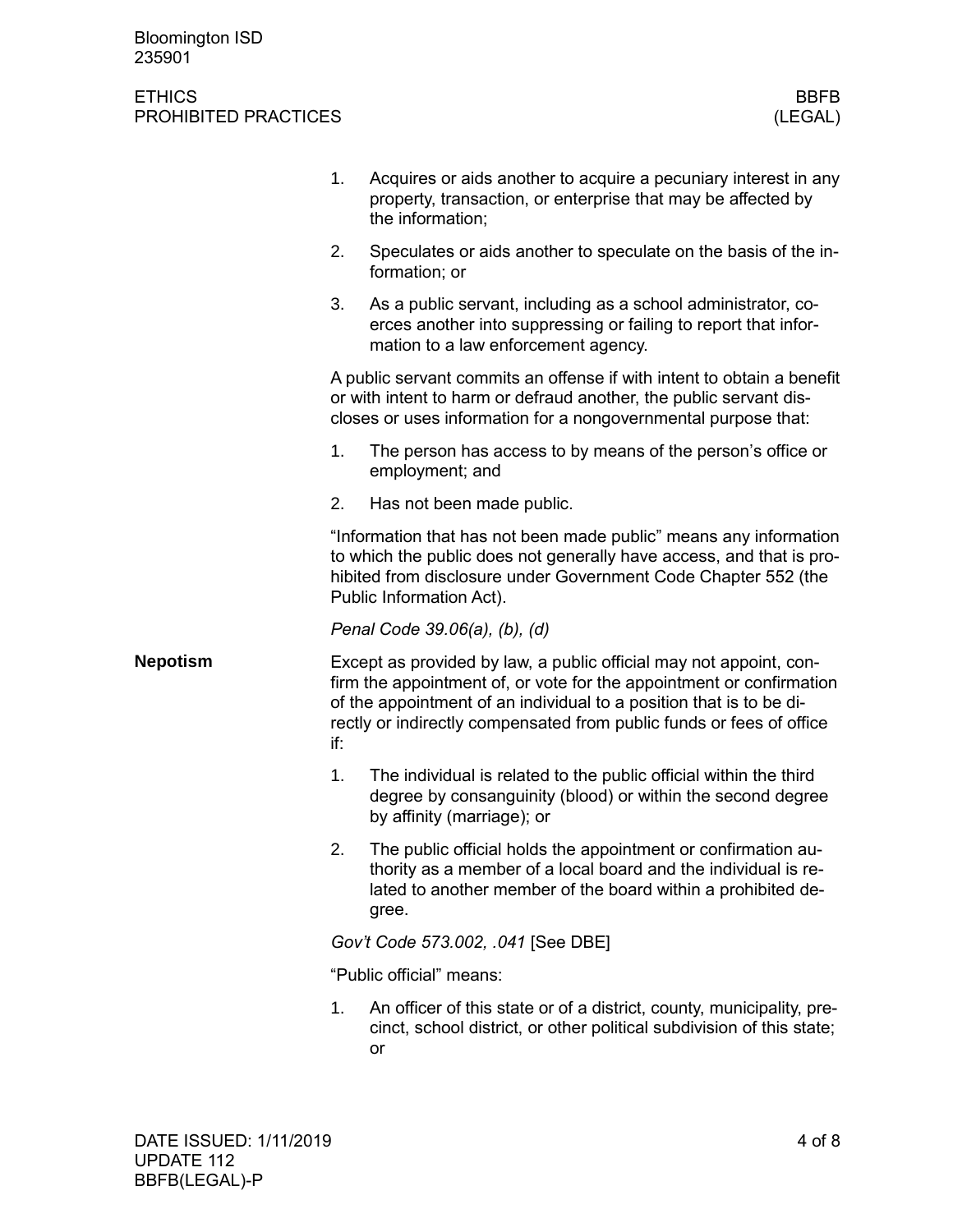| <b>Bloomington ISD</b> |  |
|------------------------|--|
| 235901                 |  |

## ETHICS BBFB PROHIBITED PRACTICES **Example 20** (LEGAL)

|  |                                                        | 2.                                                                                                                                                                                                                                                                           | An officer or member of a board of this state or of a district,<br>county, municipality, school district, or other political subdivi-<br>sion of this state.                                                                                                             |  |  |  |
|--|--------------------------------------------------------|------------------------------------------------------------------------------------------------------------------------------------------------------------------------------------------------------------------------------------------------------------------------------|--------------------------------------------------------------------------------------------------------------------------------------------------------------------------------------------------------------------------------------------------------------------------|--|--|--|
|  |                                                        |                                                                                                                                                                                                                                                                              | Gov't Code 573.001(3)                                                                                                                                                                                                                                                    |  |  |  |
|  |                                                        | The nepotism law governs the hiring of an individual, whether the<br>individual is hired as an employee or an independent contractor.<br>Atty. Gen. Op. DM-76 (1992)                                                                                                         |                                                                                                                                                                                                                                                                          |  |  |  |
|  |                                                        |                                                                                                                                                                                                                                                                              | A public official may not approve an account or draw or authorize<br>the drawing of a warrant or order to pay the compensation of an in-<br>eligible individual if the official knows the individual is ineligible.<br>Gov't Code 573.083                                |  |  |  |
|  | Counties with<br>Population<br>35,000 or More          |                                                                                                                                                                                                                                                                              | If, under the district's employment policy [see DC], the board dele-<br>gates to a superintendent the final authority to select district per-<br>sonnel:                                                                                                                 |  |  |  |
|  |                                                        | 1.                                                                                                                                                                                                                                                                           | The superintendent is a public official for the purposes of the<br>nepotism prohibitions of Government Code Chapter 573 only<br>with respect to a decision made under that delegation of au-<br>thority; and                                                             |  |  |  |
|  |                                                        | 2.                                                                                                                                                                                                                                                                           | Each member of the board remains subject to the nepotism<br>prohibitions with respect to all district employees.                                                                                                                                                         |  |  |  |
|  |                                                        | For purposes of this provision, a person hired by a district before<br>September 1, 2007, is considered to have been in continuous em-<br>ployment [see DBE] and is not prohibited from continuing employ-<br>ment with the district subject to the abstention requirements. |                                                                                                                                                                                                                                                                          |  |  |  |
|  |                                                        |                                                                                                                                                                                                                                                                              | Education Code 11.1513(f), (h)                                                                                                                                                                                                                                           |  |  |  |
|  | Counties with<br><b>Population Less</b><br>Than 35,000 | The provisions at Counties with Population 35,000 or More do not<br>apply to a district that is located:                                                                                                                                                                     |                                                                                                                                                                                                                                                                          |  |  |  |
|  |                                                        | 1.                                                                                                                                                                                                                                                                           | Wholly in a county with a population of less than 35,000; or                                                                                                                                                                                                             |  |  |  |
|  |                                                        | 2.                                                                                                                                                                                                                                                                           | In more than one county, if the county in which the largest<br>portion of district territory is located has a population of less<br>than 35,000.                                                                                                                         |  |  |  |
|  |                                                        | Education Code 11.1513(g)                                                                                                                                                                                                                                                    |                                                                                                                                                                                                                                                                          |  |  |  |
|  |                                                        |                                                                                                                                                                                                                                                                              | A member of a board that has delegated to the superintendent final<br>authority for personnel selection is not a public official with appoint-<br>ment authority for purposes of the nepotism prohibitions of Govern-<br>ment Code 573.041. Atty. Gen. Op. GA-123 (2003) |  |  |  |
|  |                                                        |                                                                                                                                                                                                                                                                              |                                                                                                                                                                                                                                                                          |  |  |  |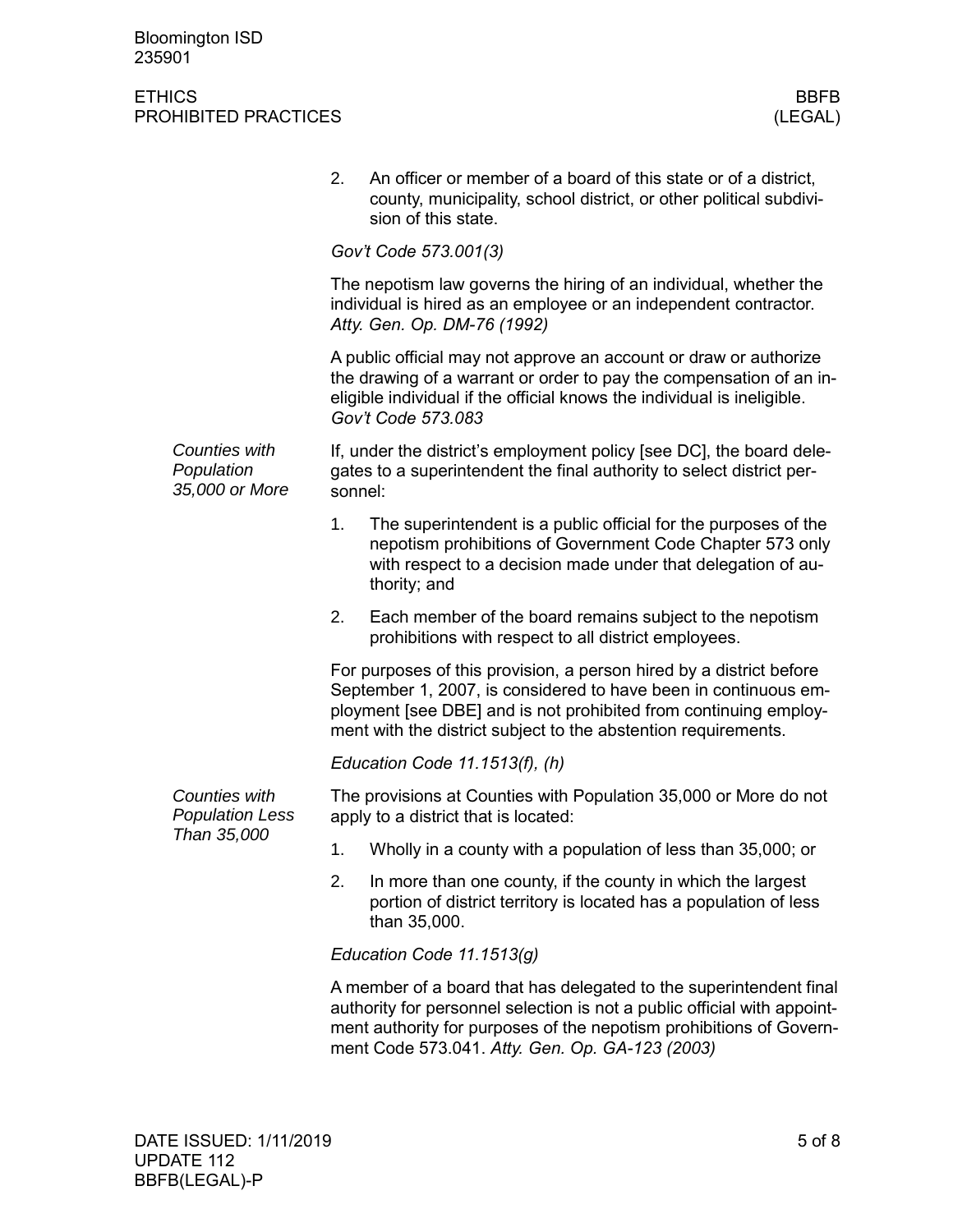| <b>Bloomington ISD</b><br>235901                                                             |                                                                                                                                                                                                                                                                                                                                                                                                                                                                                                                                                                               |                                                                                                                                                                                                                                                       |  |  |  |
|----------------------------------------------------------------------------------------------|-------------------------------------------------------------------------------------------------------------------------------------------------------------------------------------------------------------------------------------------------------------------------------------------------------------------------------------------------------------------------------------------------------------------------------------------------------------------------------------------------------------------------------------------------------------------------------|-------------------------------------------------------------------------------------------------------------------------------------------------------------------------------------------------------------------------------------------------------|--|--|--|
| <b>ETHICS</b><br><b>BBFB</b><br>PROHIBITED PRACTICES<br>(LEGAL)                              |                                                                                                                                                                                                                                                                                                                                                                                                                                                                                                                                                                               |                                                                                                                                                                                                                                                       |  |  |  |
|                                                                                              |                                                                                                                                                                                                                                                                                                                                                                                                                                                                                                                                                                               | With respect to renewed contracts, however, board members may<br>be the relevant public officials for nepotism purposes. Atty. Gen.<br>Op. GA-177 (2004)                                                                                              |  |  |  |
| <b>Former Board</b><br><b>Member Employment</b>                                              | A trustee of a district may not accept employment with the district<br>until the first anniversary of the date the trustee's membership on<br>the board ends. Education Code 11.063                                                                                                                                                                                                                                                                                                                                                                                           |                                                                                                                                                                                                                                                       |  |  |  |
| Incompatibility of<br><b>Office</b>                                                          | The common law rule of incompatibility prohibits one person from<br>holding two offices if the duties are in conflict or if one is subordi-<br>nate to the other. Offices are legally incompatible when the faithful<br>and independent exercise of one would necessarily interfere with<br>the faithful and independent exercise of the other. <i>Thomas v. Aber-</i><br>nathy County Line Indep. Sch. Dist., 290 S.W. 152 (Tex. Comm.<br>App. 1927); Turner v. Trinity Indep. Sch. Dist., 700 S.W.2d 1 (Tex.<br>Ct. App. 1983); Atty. Gen. Op. JM-634 (1987), MW-450 (1982) |                                                                                                                                                                                                                                                       |  |  |  |
| <b>Instructional</b><br><b>Materials Violations</b><br><b>Rebates</b>                        | A trustee commits an offense if the trustee receives any commis-<br>sion or rebate on any instructional materials or technological equip-<br>ment used in the schools with which the trustee is associated.                                                                                                                                                                                                                                                                                                                                                                   |                                                                                                                                                                                                                                                       |  |  |  |
| <b>Gifts</b>                                                                                 | A trustee commits an offense if the trustee accepts a gift, favor, or<br>service that:                                                                                                                                                                                                                                                                                                                                                                                                                                                                                        |                                                                                                                                                                                                                                                       |  |  |  |
|                                                                                              | 1.                                                                                                                                                                                                                                                                                                                                                                                                                                                                                                                                                                            | Is given to the person or the person's school;                                                                                                                                                                                                        |  |  |  |
|                                                                                              | 2.                                                                                                                                                                                                                                                                                                                                                                                                                                                                                                                                                                            | Might reasonably tend to influence a trustee in the selection of<br>instructional material or technological equipment; and                                                                                                                            |  |  |  |
|                                                                                              | 3.                                                                                                                                                                                                                                                                                                                                                                                                                                                                                                                                                                            | Could not be lawfully purchased with state instructional mate-<br>rials funds.                                                                                                                                                                        |  |  |  |
|                                                                                              |                                                                                                                                                                                                                                                                                                                                                                                                                                                                                                                                                                               | "Gift, favor, or service" does not include staff development, in-ser-<br>vice, or teacher training; or ancillary materials, such as maps or<br>worksheets, that convey information to the student or otherwise<br>contribute to the learning process. |  |  |  |
|                                                                                              |                                                                                                                                                                                                                                                                                                                                                                                                                                                                                                                                                                               | Education Code 31.152                                                                                                                                                                                                                                 |  |  |  |
| <b>Free Materials</b>                                                                        | A person commits an offense if the person knowingly violates any<br>law providing for the purchase or distribution of free instructional<br>materials for the public schools. Education Code 31.153                                                                                                                                                                                                                                                                                                                                                                           |                                                                                                                                                                                                                                                       |  |  |  |
| <b>Prohibited Activities</b><br>by Public Servants-<br><b>Federal Law</b><br>Bribery-General | "Public official" includes a person acting for or on behalf of the<br>United States, or any department, agency, or branch thereof, in any<br>official function, under or by authority of any such department,<br>agency, or branch of government. The term includes any person<br>who has been nominated or appointed to be a public official, or has<br>been officially informed that such person will be so nominated or<br>appointed. 18 U.S.C. 201(a); Dixson v. U.S., 465 U.S. 482, 499<br>(1984) ("To be a public official under section 201(a), an individual          |                                                                                                                                                                                                                                                       |  |  |  |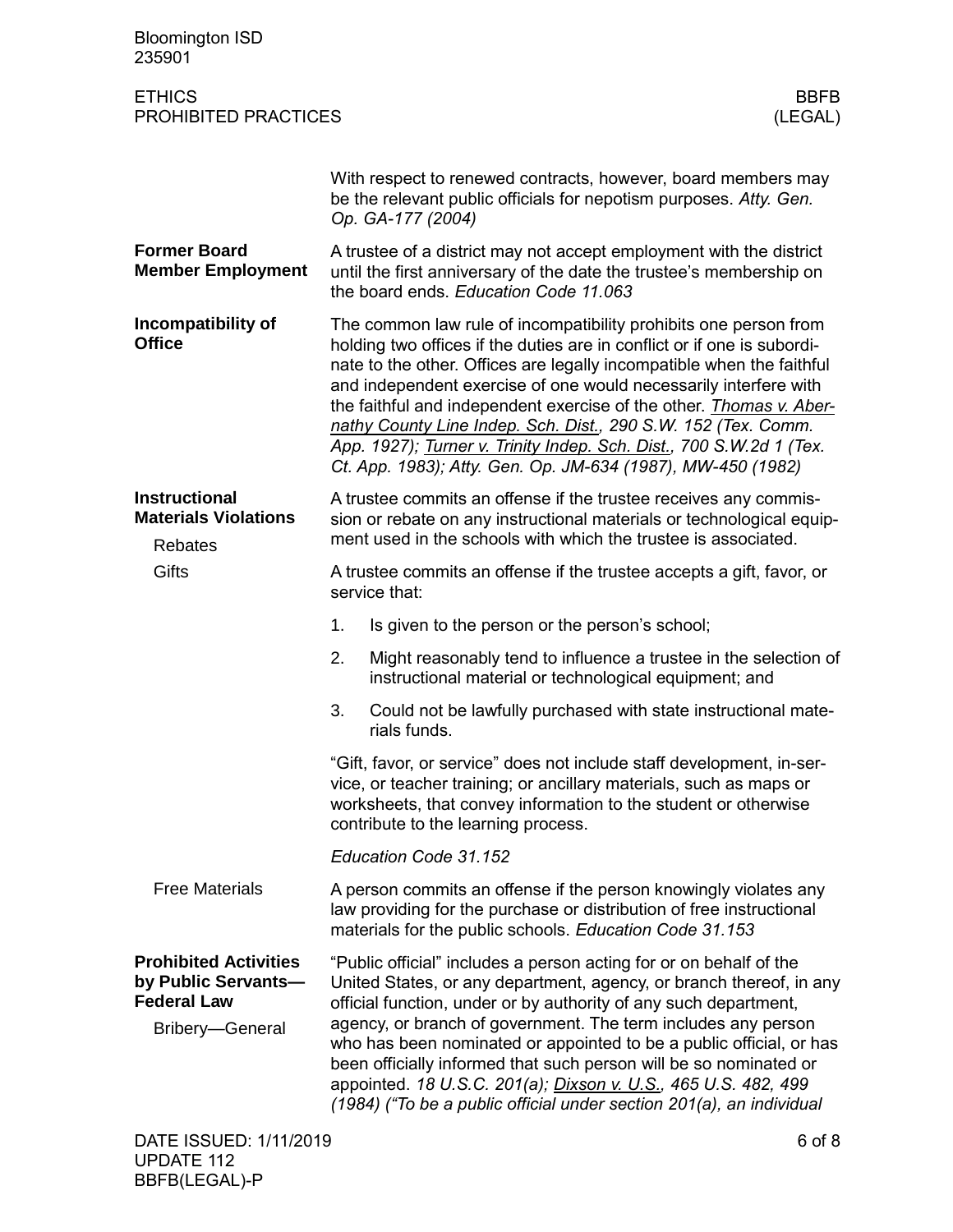## ETHICS BBFB PROHIBITED PRACTICES **Example 20 and 20 and 20 and 20 and 20 and 20 and 20 and 20 and 20 and 20 and 20 and 20 and 20 and 20 and 20 and 20 and 20 and 20 and 20 and 20 and 20 and 20 and 20 and 20 and 20 and 20 and 20 and 20**

|                             | must possess some degree of official responsibility for carrying out<br>a federal program or policy."); U.S. v. Franco, 632 F.3d 880 (5th<br>Cir. 2011)                                                                                                                                                                                                                                                                              |                                                                                                                                                                                                                                                                                      |                                                                                                                                                                                                   |  |  |  |
|-----------------------------|--------------------------------------------------------------------------------------------------------------------------------------------------------------------------------------------------------------------------------------------------------------------------------------------------------------------------------------------------------------------------------------------------------------------------------------|--------------------------------------------------------------------------------------------------------------------------------------------------------------------------------------------------------------------------------------------------------------------------------------|---------------------------------------------------------------------------------------------------------------------------------------------------------------------------------------------------|--|--|--|
|                             | A public official commits an offense if the public official, directly or<br>indirectly, corruptly demands, seeks, receives, accepts, or agrees<br>to receive or accept anything of value personally or for any other<br>person or entity, in return for:                                                                                                                                                                             |                                                                                                                                                                                                                                                                                      |                                                                                                                                                                                                   |  |  |  |
|                             | 1.                                                                                                                                                                                                                                                                                                                                                                                                                                   |                                                                                                                                                                                                                                                                                      | Being influenced in the performance of any official act;                                                                                                                                          |  |  |  |
|                             | 2.                                                                                                                                                                                                                                                                                                                                                                                                                                   |                                                                                                                                                                                                                                                                                      | Being influenced to commit or aid in committing, or to collude<br>in, or allow, any fraud, or make opportunity for the commis-<br>sion of any fraud, on the United States; or                     |  |  |  |
|                             | 3.                                                                                                                                                                                                                                                                                                                                                                                                                                   |                                                                                                                                                                                                                                                                                      | Being induced to do or omit to do any act in violation of the of-<br>ficial duty of such official or person.                                                                                      |  |  |  |
|                             |                                                                                                                                                                                                                                                                                                                                                                                                                                      | 18 U.S.C. 201(b)(2)                                                                                                                                                                                                                                                                  |                                                                                                                                                                                                   |  |  |  |
| Bribery-Federal<br>Programs | "Agent" means a person authorized to act on behalf of another per-<br>son or a government and, in the case of a government, includes a<br>servant or employee, and a partner, director, officer, manager, and<br>representative.                                                                                                                                                                                                     |                                                                                                                                                                                                                                                                                      |                                                                                                                                                                                                   |  |  |  |
|                             | "Government agency" means a subdivision of the executive, legis-<br>lative, judicial, or other branch of government, including a depart-<br>ment, independent establishment, commission, administration, au-<br>thority, board, and bureau, and a corporation or other legal entity<br>established, and subject to control, by a government or govern-<br>ments for the execution of a governmental or intergovernmental<br>program. |                                                                                                                                                                                                                                                                                      |                                                                                                                                                                                                   |  |  |  |
|                             |                                                                                                                                                                                                                                                                                                                                                                                                                                      | If a district receives, in any one year period, benefits in excess of<br>\$10,000 under a federal program involving a grant, contract, sub-<br>sidy, loan, guarantee, insurance, or other form of federal assis-<br>tance, an agent of the district commits an offense if the agent: |                                                                                                                                                                                                   |  |  |  |
|                             | 1.                                                                                                                                                                                                                                                                                                                                                                                                                                   |                                                                                                                                                                                                                                                                                      | Embezzles, steals, obtains by fraud, or otherwise without au-<br>thority knowingly converts to the use of any person other than<br>the rightful owner or intentionally misapplies, property that: |  |  |  |
|                             |                                                                                                                                                                                                                                                                                                                                                                                                                                      | a.                                                                                                                                                                                                                                                                                   | Is valued at \$5,000 or more, and                                                                                                                                                                 |  |  |  |
|                             |                                                                                                                                                                                                                                                                                                                                                                                                                                      | b.                                                                                                                                                                                                                                                                                   | Is owned by, or is under the care, custody, or control of<br>the district; or                                                                                                                     |  |  |  |
|                             | 2.                                                                                                                                                                                                                                                                                                                                                                                                                                   |                                                                                                                                                                                                                                                                                      | Corruptly solicits or demands for the benefit of any person, or<br>accepts or agrees to accept, anything of value from any per-<br>son, intending to be influenced or rewarded in connection with |  |  |  |